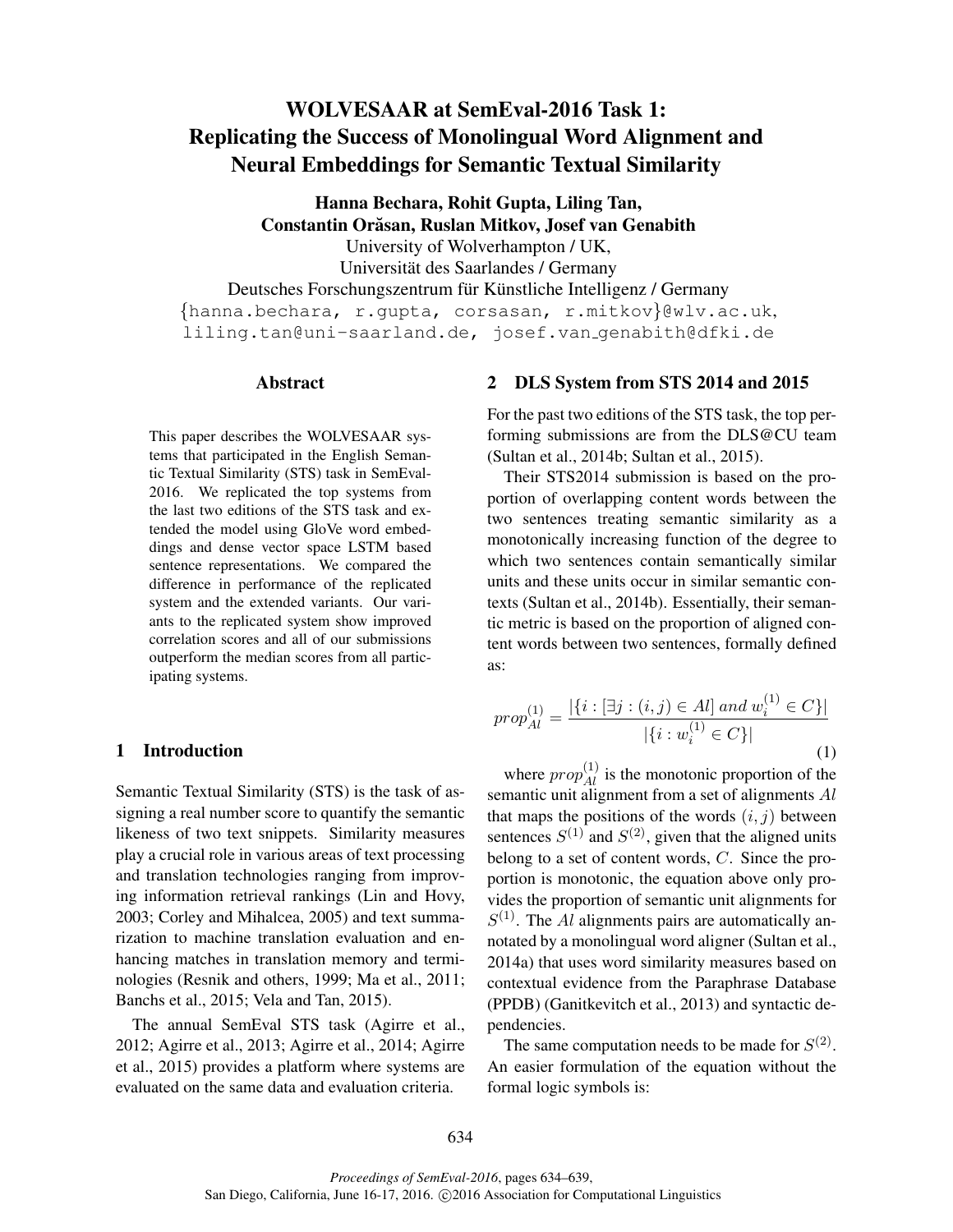$$
prop_{Al}^{(1)} = \frac{sum(1 \, for \, w_i, w_j \, in \, Al^{(1,2)} \, if \, w_i \, in \, C)}{sum(1 \, for \, w_i \, in \, S^{(1)} \, if \, w_i \, in \, C)} \tag{2}
$$

Since the semantic similarity between  $(S^{(1)}, S^{(2)})$ should be a single real number, Sultan et al. (2014b) combined the proportions using harmonic mean:

$$
sim(S^{(1)}, S^{(2)}) = \frac{2 * prop_{Al}^{(1)} * prop_{Al}^{(2)}}{prop_{Al}^{(1)} + prop_{Al}^{(2)}} \tag{3}
$$

Instead of simply using the alignment proportions, Sultan et al. (2015) extended their hypothesis by leveraging pre-trained neural net embeddings (Baroni et al., 2014). They posited that the semantics of the sentence can be captured by the centroid of its content words<sup>1</sup> computed by the element-wise sum of the content word embeddings normalized by the number of content words in the sentence. Together with the similarity scores from Equation 3 and the cosine similarity between two sentence embeddings, they trained a Bayesian ridge regressor to learn the similarity scores between text snippets.

# 3 Our Replica of DLS for STS 2016

To replicate the success of Sultan et al. (2014b), we use the monolingual word aligner from Sultan et al. (2014a) to annotate the STS-2012 to STS-2015 datasets and computed the alignment proportions as in Equation 1 and 2.

In duplicating Sultan et al. (2015) work, we first have to tokenize and lemmatize text. The details of pre-processing choices was undocumented in their paper, thus we lemmatized the datasets with the NLTK tokenizer (Bird et al., 2009) and PyWSD lemmatizer (Tan, 2014). We use the lemmas to retrieve the word embeddings from the COMPOSES vector space (Baroni et al., 2014). Similar to Equation 2 (changing only the numerator), we sum the sentence embedding's centroid as follows:

$$
v(S^{(1)}) = \frac{sum(v(w_i) \ for \ w_i \ in \ S^{(1)} \ if \ w_i \ in \ C)}{sum(1 \ for \ w_i \ in \ S^{(1)} \ if \ w_i \ in \ C)}{(4)}
$$

where  $v(S^{(1)})$  refers to the dense vector space representation of the sentence  $S^{(1)}$  and  $v(w_i)$  refers to the word embedding of word  $i$  provided by the COMPOSES vector space. The same computation has to be done for  $S^{(2)}$ .

Intuitively, if either of the sentences contains more or less content words than the other, we can see the numerator changing but the denominator changes with it. The difference between  $v(S^{(1)})$  and  $v(S^{(2)})$  contributes to *distributional semantic distance*.

To calculate a real value similarity score between the sentence vectors, we take the dot product between the vectors to compute the cosine similarity between the sentence vectors:

$$
sim(S^{(1)}, S^{(2)}) = \frac{v(S^{(1)}) \cdot v(S^{(2)})}{|v(S^{(1)})| |v(S^{(2)})|}
$$
 (5)

There was no clear indication of which vector space Sultan et al. (2015) have chosen to compute the similarity score from Equation 5. Thus we compute two similarity scores using both COMPOSES vector spaces trained with these configurations:

- 5-word context window, 10 negative samples, subsampling, 400 dimensions
- 2-word context window, PMI weighting, no compression, 300K dimensions

In this case, we extracted two similarity features for every sentence pair. With the harmonic proportion feature from Equation 3 and the similarity scores from Equation 5, we trained a boosted tree ensemble on the 3 features using the STS 2012 to 2015 datasets and submitted the outputs from this model as our baseline submission in the English STS Task in SemEval 2016.

#### 3.1 Replacing COMPOSES with GloVe

Pennington et al. (2014) handles semantic regularities (Levy et al., 2014) explicitly by using a global log-bilinear regression model which combines the global matrix factorization and the local context vectors when training word embeddings.

Instead of using the COMPOSES vector space, we experimented with replacing the  $v(w_i)$  com-

<sup>&</sup>lt;sup>1</sup>In the implementation, they have used lemmas instead of words to reduce sparsity when looking up the pre-trained embeddings (personal communication with Arafat Sultan).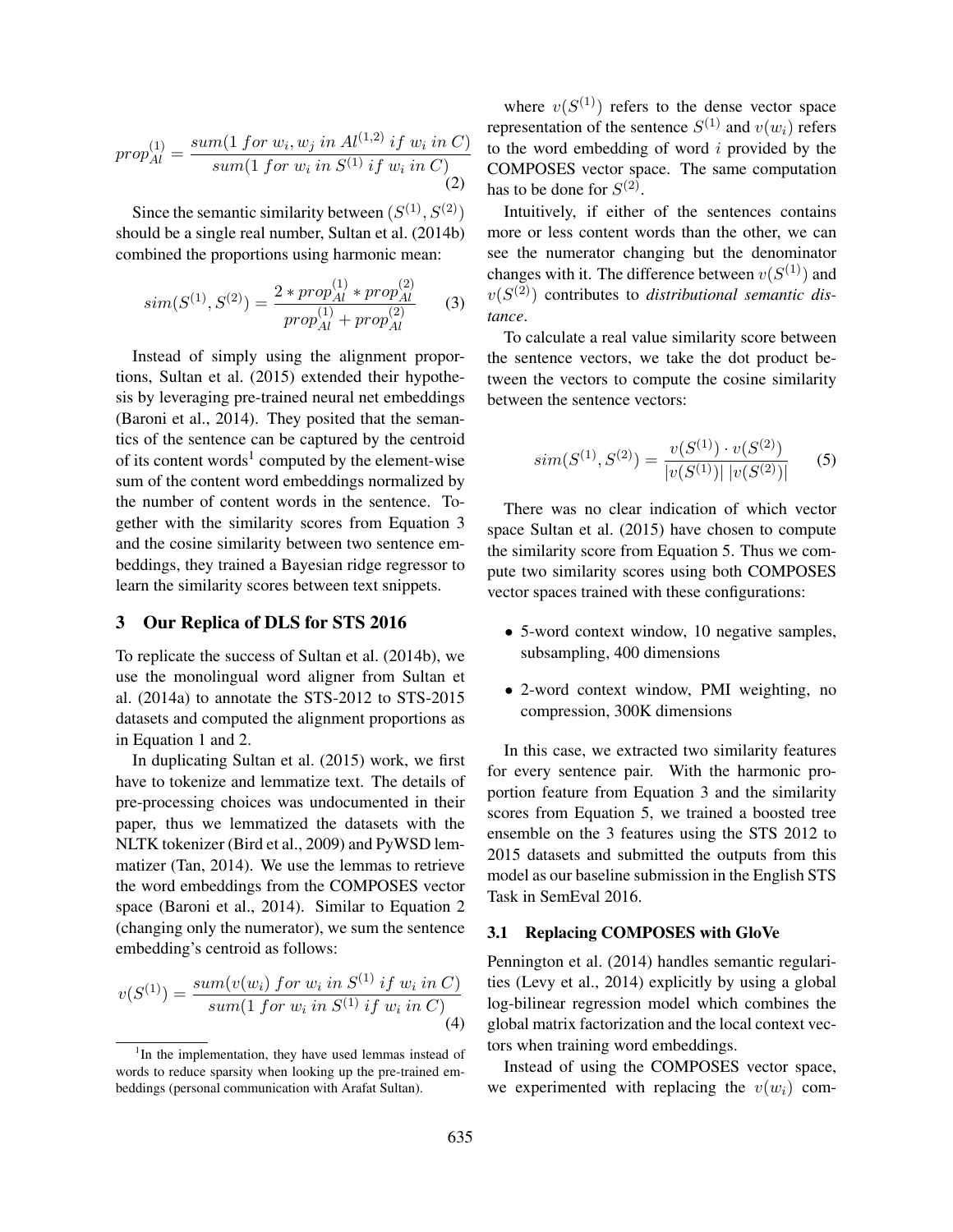ponent in Equation 4 with the GloVe vectors, $<sup>2</sup>$ </sup>  $v_{glove}(w_i)$  such that:

$$
sim_{glove}(S^{(1)}, S^{(2)}) = \frac{v_{glove}(S^{(1)}) \cdot v_{glove}(S^{(2)})}{|v_{glove}(S^{(1)})| |v_{glove}(S^{(2)})|}
$$
(6)

The novelty lies in the usage of the global matrix to capture corpus wide phenomena that might not be captured by the local context window. The model leverages on both the non-zero elements in the wordword co-occurence matrix (not a sparse bag-ofwords matrix) and the individual context window vectors similar to the word2vec model (Mikolov et al., 2013).

#### 3.2 Similarity Using Tree LSTM

Recurrent Neural Nets (RNNs) allow arbitrarily sized sentence lengths (Elman, 1990) but early work on RNNs suffered from the vanishing/exploding gradients problem (Bengio et al., 1994). Hochreiter and Schmidhuber (1997) introduced multiplicative input and output gate units to solve the vanishing gradients problem. While RNN and LSTM process sentences in a sequential manner, Tree-LSTM extends the LSTM architecture by processing the input sentence through a syntactic structure of the sentence. We use the ReVal metric (Gupta et al., 2015) implementation of Tree-LSTM (Tai et al., 2015) to generate the similarity score.

ReVal represents both sentences  $(h_1, h_2)$  using Tree-LSTMs and predicts a similarity score  $\hat{y}$  based on a neural network which considers both distance and angle between  $h_1$  and  $h_2$ :

$$
h_{\times} = h_1 \odot h_2
$$
  
\n
$$
h_{+} = |h_1 - h_2|
$$
  
\n
$$
h_s = \sigma \left( W^{(\times)} h_{\times} + W^{(+)} h_{+} + b^{(h)} \right)
$$
 (7)  
\n
$$
\hat{p}_{\theta} = \text{softmax} \left( W^{(p)} h_s + b^{(p)} \right)
$$
  
\n
$$
\hat{y} = r^T \hat{p}_{\theta}
$$

where,  $\sigma$  is a sigmoid function,  $\hat{p}_{\theta}$  is the estimated probability distribution vector and  $r^T = [1 \ 2...K]$ . The cost function  $J(\theta)$  is defined over probability distributions p and  $\hat{p}_{\theta}$  using regularised Kullback-Leibler (KL) divergence.

$$
J(\theta) = \frac{1}{n} \sum_{i=1}^{n} \text{KL} \left( p^{(i)} \middle| \hat{p}_{\theta}^{(i)} \right) + \frac{\lambda}{2} ||\theta||_2^2 \quad (8)
$$

In Equation 8, *i* represents the index of each training pair,  $n$  is the number of training pairs and  $p$  is the sparse target distribution such that  $y = r<sup>T</sup>p$  is defined as follows:

$$
p_j = \begin{cases} y - \lfloor y \rfloor, & j = \lfloor y \rfloor + 1 \\ \lfloor y \rfloor - y + 1, & j = \lfloor y \rfloor \\ 0 & \text{otherwise} \end{cases}
$$

for  $1 \leq j \leq K$ , where,  $y \in [1, K]$  is the similarity score of a training pair. This gives us a similarity score between [1, K] which is mapped between [0, 1].<sup>3</sup> Please refer to Gupta et al. (2015) for training details.

## 4 Submission

We submitted three models based on the original replication of the Sultan et al. (2014b) and Sultan et al. (2015) system and our variants and extensions of their approach.

Our baseline submission uses the similarity score from Equations 3 and 5 as features to train a linear ridge regression. Our baseline submission achieved an overall 0.69244 Pearson correlation score on all domains.

Extending the baseline implementation, we included the similarity score from Equations 6 and 8 to the feature set and trained a boosted tree ensemble (Friedman, 2001) to produce our Boosted submission. Finally, we use the same feature set to train an eXtreme Boosted tree ensemble (XGBoost) (Chen and He, 2015; Chen and Guestrin, 2015) model.

We annotated the STS 2012 to 2015 datasets with the similarity scores from Equations 2, 3, 5, 6, 8. The annotations and our open source implementation of the system are available at https://github.com/alvations/stasis /blob/master/notebooks/STRIKE.ipynb

 $2$ We use the 300 dimensions vectors from the GloVe model trained on the Commoncrawl Corpus with 840B tokens, 2.2M vocabulary.

 $3\text{score} = (\text{score}-1)/K$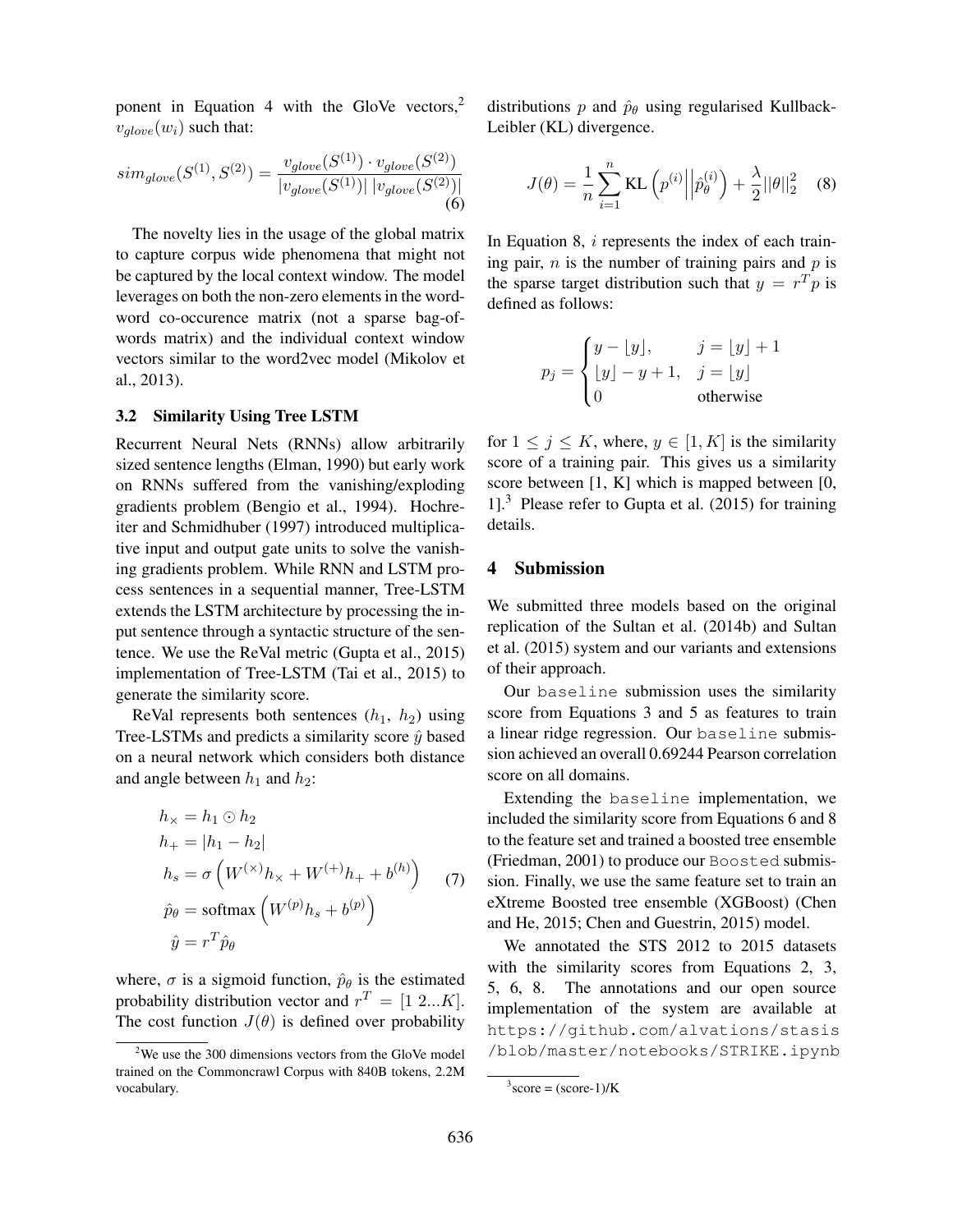|            | answer-answer | headlines | plagiarism | postediting | question-question | All     |
|------------|---------------|-----------|------------|-------------|-------------------|---------|
| Baseline   | 0.48799       | 0.71043   | 0.80605    | 0.84601     | 0.61515           | 0.69244 |
| Boosted    | 0.49415       | 0.71439   | 0.79655    | 0.83758     | 0.63509           | 0.69453 |
| XGBoost    | 0.49947       | 0.72410   | 0.79076    | 0.84093     | 0.62055           | 0.69471 |
| +Saarsheff | 0.50628       | 0.77824   | 0.82501    | 0.84861     | 0.70424           | 0.73050 |
| Median     | 0.48018       | 0.76439   | 0.78949    | 0.81241     | 0.57140           | 0.68923 |
| Best       | 0.69235       | 0.82749   | 0.84138    | 0.8669      | 0.74705           | 0.77807 |

Table 1: Pearson Correlation Results for English STS Task at SemEval-2016

# 5 Results

Table 1 shows the results of our submission to the English STS task in SemEval-2016; the median and best scores are computed across all participating teams in the task. Our baseline system performs reasonably well, outperforming the median scores in most domains.

Our extended variant of the baseline using boosted tree ensemble performs better in the answeranswer, headlines and postediting domains but performed worse in others. Comparatively, it improves the overall correlation score marginally by 0.002.

The system using XGBoost performs the best of the 3 models but it underperforms in the headlines and plagiarism domain when compared to the median scores.

Generally, we did not achieve the outstanding scores in the task as compared to the top performing team DLS@CU in the English STS 2015. Our XGBoost system performs far from the best scores from the top systems. However, overall our correlation scores are higher than the median scores across all submissions for the task.

As a post-hoc test, we have evaluated our baseline system by training on the STS 2012 to 2014 dataset and testing on the STS 2015 dataset and we achieved 0.76141 weighted mean Pearson correlation score on all domains. As compared to Sultan et al. (2015) results of 0.8015 we are 0.04 points short of their results which should technically rank our system at 20th out of 70+ submissions to the STS 2015 task<sup>4</sup>.

Machine Translation (MT) evaluation metrics have shown competitive performance in previous

STS tasks (Barrón-Cedeño et al., 2013; Huang and Chang, 2014; Bertero and Fung, 2015; Tan et al., 2015). Tan et al. (2016) annotated the STS datasets with MT metrics scores for every pair of sentence in the training and evaluation data. We extend our XG-Boost model with these MT metric annotations and achieved a higher score for every domain leading to an overall Pearson correlation score of 0.73050 (+Saarsheff in Table 1).

# 6 Conclusion

In this paper, we have presented our findings on replicating the top system in the STS 2014 and 2015 task and evaluated our replica of the system in the English STS task of SemEval-2016. We have introduced variants and extensions to the replica system by using various state-of-art word and sentence embeddings. Our systems trained on (eXtreme) Boosted Tree ensembles outperform the replica system using linear regression. Although our replica of the previous best system did not achieve stellar scores, all our systems outperform the median scores computed across all participating systems.

## Acknowledgments

The research leading to these results has received funding from the People Programme (Marie Curie Actions) of the European Union's Seventh Framework Programme FP7/2007-2013/ under REA grant agreement n ◦ 317471.

#### References

Eneko Agirre, Daniel Cer, Mona Diab, and Aitor Gonzalez-Agirre. 2012. SemEval-2012 Task 6: A Pilot on Semantic Textual Similarity. In *First Joint Conference on Lexical and Computational Semantics (\*SEM): Proceedings of the Main Conference and the Shared Task*, pages 385–393, Montréal, Canada.

<sup>4</sup>Our replication attempt obtained better results compared to our STS-2015 submission (MiniExperts) that used a Support Vector Machine regressor trained on a number of linguistically motivated features (Gupta et al., 2014); it achieved 0.7216 mean score (Béchara et al., 2015).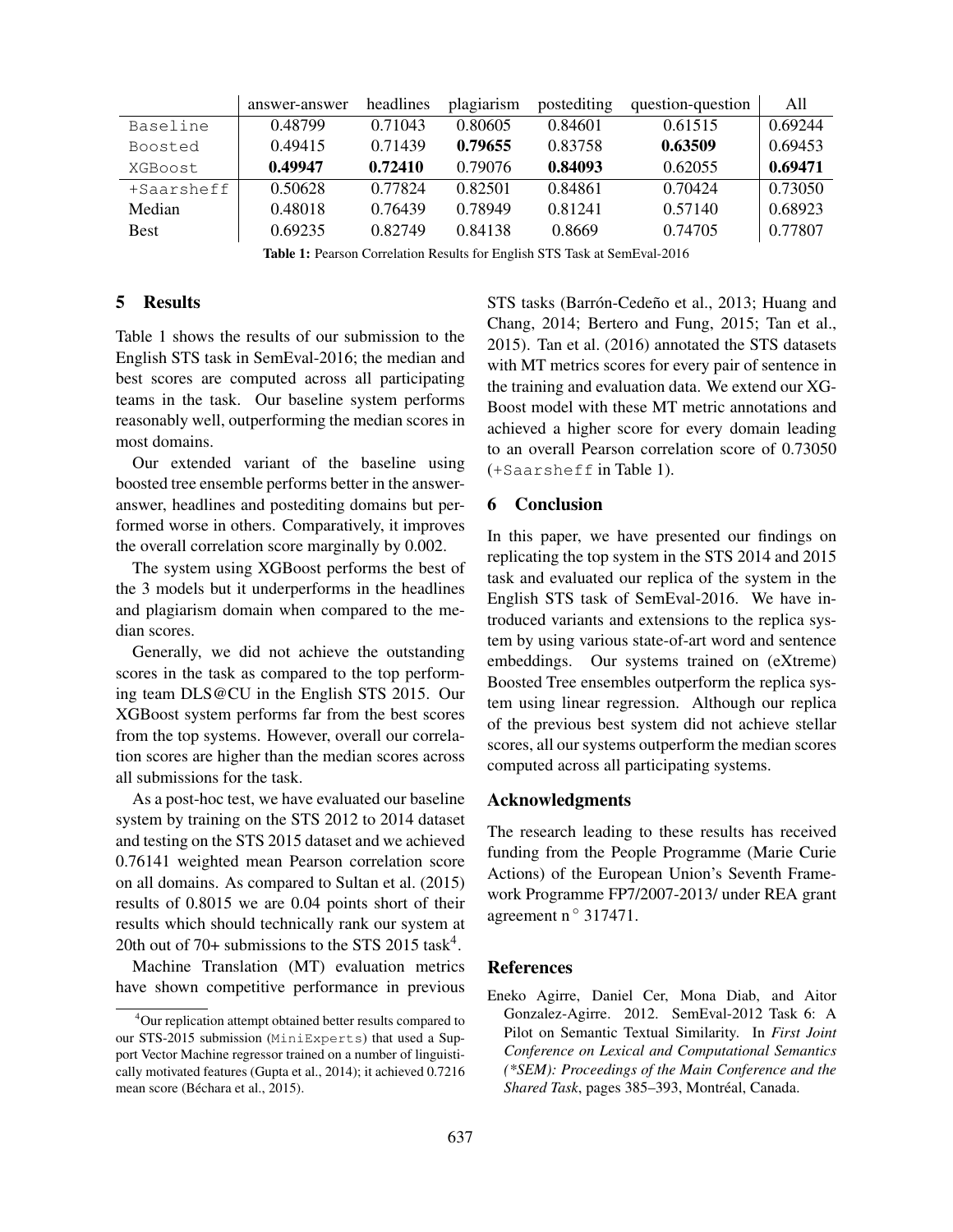- Eneko Agirre, Daniel Cer, Mona Diab, Aitor Gonzalez-Agirre, and Weiwei Guo. 2013. SEM 2013 shared task: Semantic Textual Similarity. In *Second Joint Conference on Lexical and Computational Semantics (\*SEM), Volume 1: Proceedings of the Main Conference and the Shared Task*, pages 32–43, Atlanta, Georgia.
- Eneko Agirre, Carmen Banea, Claire Cardic, Daniel Cer, Mona Diab, Aitor Gonzalez-Agirre, Weiwei Guo, Rada Mihalcea, German Rigau, and Janyce Wiebe. 2014. SemEval-2014 Task 10: Multilingual Semantic Textual Similarity. In *Proceedings of the 8th International Workshop on Semantic Evaluation (SemEval 2014)*, pages 81–91, Dublin, Ireland.
- Eneko Agirre, Carmen Banea, Claire Cardie, Daniel Cer, Mona Diab, Aitor Gonzalez-Agirre, Weiwei Guo, Inigo Lopez-Gazpio, Montse Maritxalar, Rada Mihalcea, German Rigau, Larraitz Uria, and Janyce Wiebe. 2015. Semeval-2015 task 2: Semantic textual similarity, english, spanish and pilot on interpretability. In *Proceedings of the 9th International Workshop on Semantic Evaluation (SemEval 2015)*, pages 252–263, Denver, Colorado.
- Rafael E Banchs, Luis F D'Haro, and Haizhou Li. 2015. Adequacy–fluency metrics: Evaluating mt in the continuous space model framework. *Audio, Speech, and Language Processing, IEEE/ACM Transactions on*, 23(3):472–482.
- Marco Baroni, Georgiana Dinu, and Germán Kruszewski. 2014. Don't count, predict! a systematic comparison of context-counting vs. context-predicting semantic vectors. In *Proceedings of the 52nd Annual Meeting of the Association for Computational Linguistics (Volume 1: Long Papers)*, pages 238–247, Baltimore, Maryland.
- Alberto Barrón-Cedeño, Lluís Màrquez, Maria Fuentes, Horacio Rodríguez, and Jordi Turmo. 2013. UPC-CORE: What Can Machine Translation Evaluation Metrics and Wikipedia Do for Estimating Semantic Textual Similarity? In *Second Joint Conference on Lexical and Computational Semantics (\*SEM), Volume 1: Proceedings of the Main Conference and the Shared Task*, pages 143–147, Atlanta, Georgia.
- Hanna Béchara, Hernani Costa, Shiva Taslimipoora, Rohit Guptaa, Constantin Orăsan, Gloria Corpas Pastorb, and Ruslan Mitkova. 2015. Miniexperts: An svm approach for measuring semantic textual similarity. In *Proceedings of the 9th International Workshop on Semantic Evaluation (SemEval 2015)*, pages 96–101.
- Yoshua Bengio, Patrice Simard, and Paolo Frasconi. 1994. Learning long-term dependencies with gradient descent is difficult. *Neural Networks, IEEE Transactions on*, 5(2):157–166.
- Dario Bertero and Pascale Fung. 2015. Hltc-hkust: A neural network paraphrase classifier using translation metrics, semantic roles and lexical similarity features. In *Proceedings of the 9th International Workshop on Semantic Evaluation (SemEval 2015)*, pages 23–28, Denver, Colorado.
- Steven Bird, Ewan Klein, and Edward Loper. 2009. *Natural language processing with Python*. " O'Reilly Media, Inc.".
- Tianqi Chen and Carlos Guestrin. 2015. Xgboost: Reliable large-scale tree boosting system.
- Tianqi Chen and Tong He. 2015. xgboost: extreme gradient boosting. *R package version 0.4-2*.
- Courtney Corley and Rada Mihalcea. 2005. Measuring the semantic similarity of texts. In *Proceedings of the ACL Workshop on Empirical Modeling of Semantic Equivalence and Entailment*, EMSEE '05, pages 13– 18, Stroudsburg, PA, USA.
- Jeffrey L Elman. 1990. Finding structure in time. *Cognitive science*, 14(2):179–211.
- Jerome H Friedman. 2001. Greedy function approximation: a gradient boosting machine. *Annals of statistics*, pages 1189–1232.
- Juri Ganitkevitch, Benjamin Van Durme, and Chris Callison-Burch. 2013. Ppdb: The paraphrase database. In *Proceedings of the 2013 Conference of the North American Chapter of the Association for Computational Linguistics: Human Language Technologies*, pages 758–764, Atlanta, Georgia.
- Rohit Gupta, Hanna Béchara, Ismail El Maarouf, and Constantin Orăsan. 2014. Uow: Nlp techniques developed at the university of wolverhampton for semantic similarity and textual entailment. In *8th Int. Workshop on Semantic Evaluation (SemEval14)*, pages 785–789.
- Rohit Gupta, Constantin Orăsan, and Josef van Genabith. 2015. Reval: A simple and effective machine translation evaluation metric based on recurrent neural networks. In *Proceedings of the 2015 Conference on Empirical Methods in Natural Language Processing*, pages 1066–1072, Lisbon, Portugal.
- Sepp Hochreiter and Jürgen Schmidhuber. 1997. Long short-term memory. *Neural computation*, 9(8):1735– 1780.
- Pingping Huang and Baobao Chang. 2014. SSMT:A Machine Translation Evaluation View To Paragraphto-Sentence Semantic Similarity. In *Proceedings of the 8th International Workshop on Semantic Evaluation (SemEval 2014)*, pages 585–589, Dublin, Ireland.
- Omer Levy, Yoav Goldberg, and Israel Ramat-Gan. 2014. Linguistic regularities in sparse and explicit word representations. In *CoNLL*, pages 171–180.